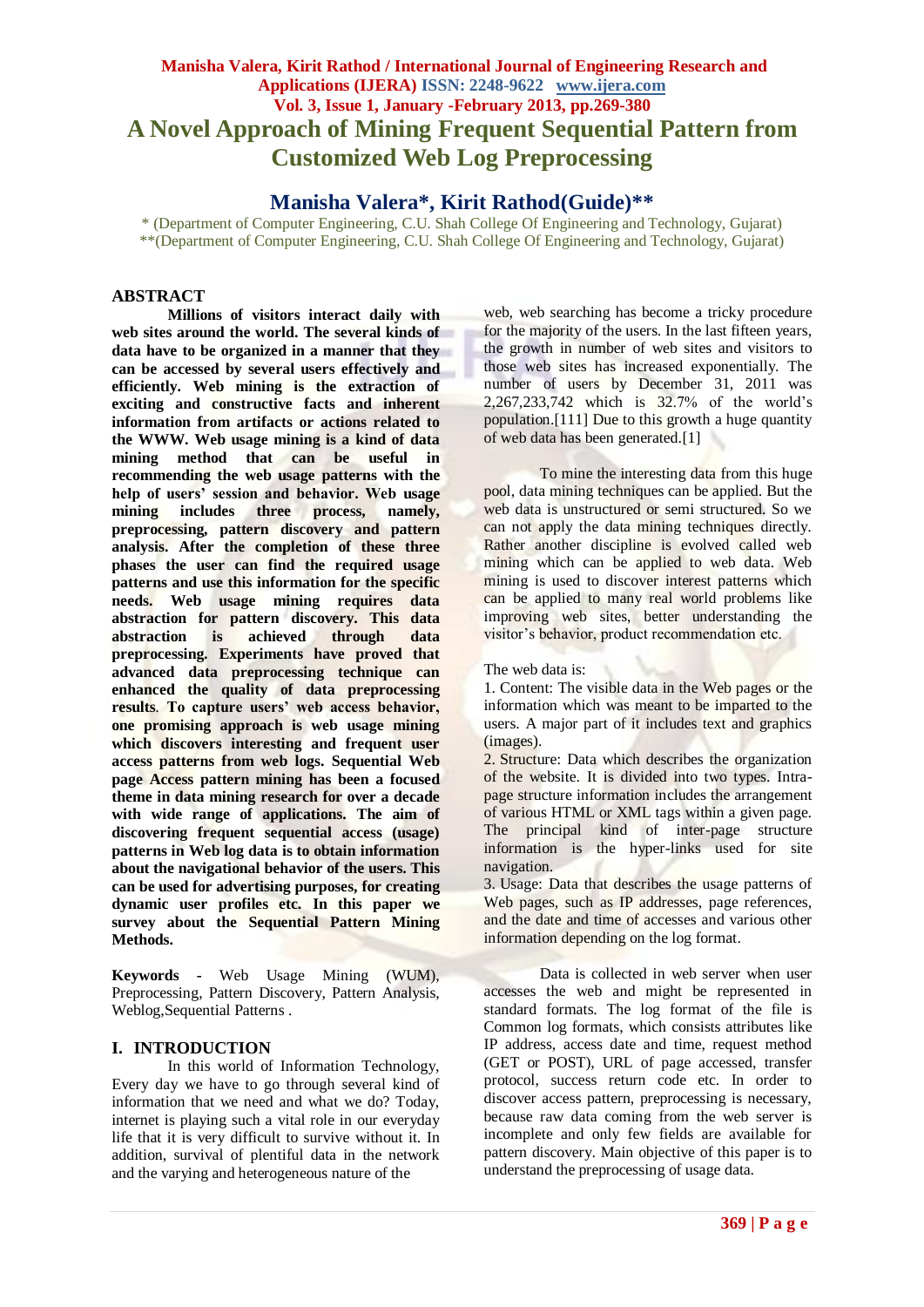# **II. DATA SOURCES**

The data sources used in Web Usage Mining may include web data repositories like[5]:

#### **213.135.131.79 - - [15/May/2002:19:21:49 -0400] "GET /features.htm HTTP/1.1" 200 9955**

### **Fig .1 A Sample Log Entry**

**1. Web Server Logs** These are logs which maintain a history of page requests. The W3C maintains a standard format for web server log files. More recent entries are typically appended to the end of the file. Information about the request, including client IP address, request date/time, page requested, HTTP code, bytes served, user agent, and referrer are typically added. These data can be combined into a single file, or separated into distinct logs, such as an access log, error log, or referrer log. However, server logs typically do not collect user-specific information. These files are usually not accessible to general Internet users, only to the webmaster or other administrative person. A statistical analysis of the server log may be used to examine traffic patterns by time of day, day of week, referrer, or user agent

**2. Proxy Server Logs** A Web proxy is a caching mechanism which lies between client browsers and Web servers. It helps to reduce the load time of Web pages as well as the network traffic load at the server and client side. Proxy server logs contain the HTTP requests from multiple clients to multiple Web servers. This may serve as a data source to discover the usage pattern of a group of anonymous users, sharing a common proxy server.

**3. Browser Logs** Various browsers like Mozilla, Internet Explorer Opera etc. can be modified or various JavaScript and Java applets can be used to collect client side data. This implementation of client-side data collection requires user cooperation, either in enabling the functionality of the JavaScript and Java applets, or to voluntarily use the modified browser.[2]

# **III. CLASSIFICATION OF WEB MINING**

Web mining can be categorized into three areas of interest based on which part of the web to mine[3]:

- 1. Web Content Mining
- 2. Web Structure Mining
- 3. Web Usage Mining

#### **1. Web Content Mining**

It deals with discovering important and useful knowledge from web page contents. It contains unstructured information like text, image, audio, and video. Search engines, subject directories, intelligent agents, cluster analysis are employed to find what a user might be looking for. We can automatically classify and cluster web pages according to their topics and discover patterns in web pages to extract useful data such as descriptions of products, postings of forums etc.

The various contents of Web Content Mining are

- **1.1 Web Page:** A Web page typically contains a mixture of many kinds of information, e.g., main content, advertisements, navigation panels, copyright notices, etc.
- **1.2 Search Page:** A search page is typically used to search a particular Web page of the site, to be accessed numerous times in relevance to search queries. The clustering and organization in a content database enables effective navigation of the pages by the customer and search engines.
- **1.3 Result page** A result page typically contains the results, the web pages visited and the definition of last accurate result in the result pages of content mining.



 **Fig. 2 Classification of Web Mining** 

# **2. Web Structure Mining**

It deals with discovering and modeling the link structure of the web. Web information retrieval tools make use of only the text available on web pages but ignoring valuable information contained in web links. Web structure mining aims to generate structural summary about web sites and web pages. The main focus of web structure mining is on link information. Web structure mining plays a vital role with various benefits including quick response to the web users, reducing lot of HTTP transactions between users and server. This can help in discovering similarity between sites or in discovering important sites for a particular topic.

**2.1 Links Structure** Link analysis is an old area of research. However, with the growing interest in Web mining, the research of structure analysis had increased and these efforts have resulted in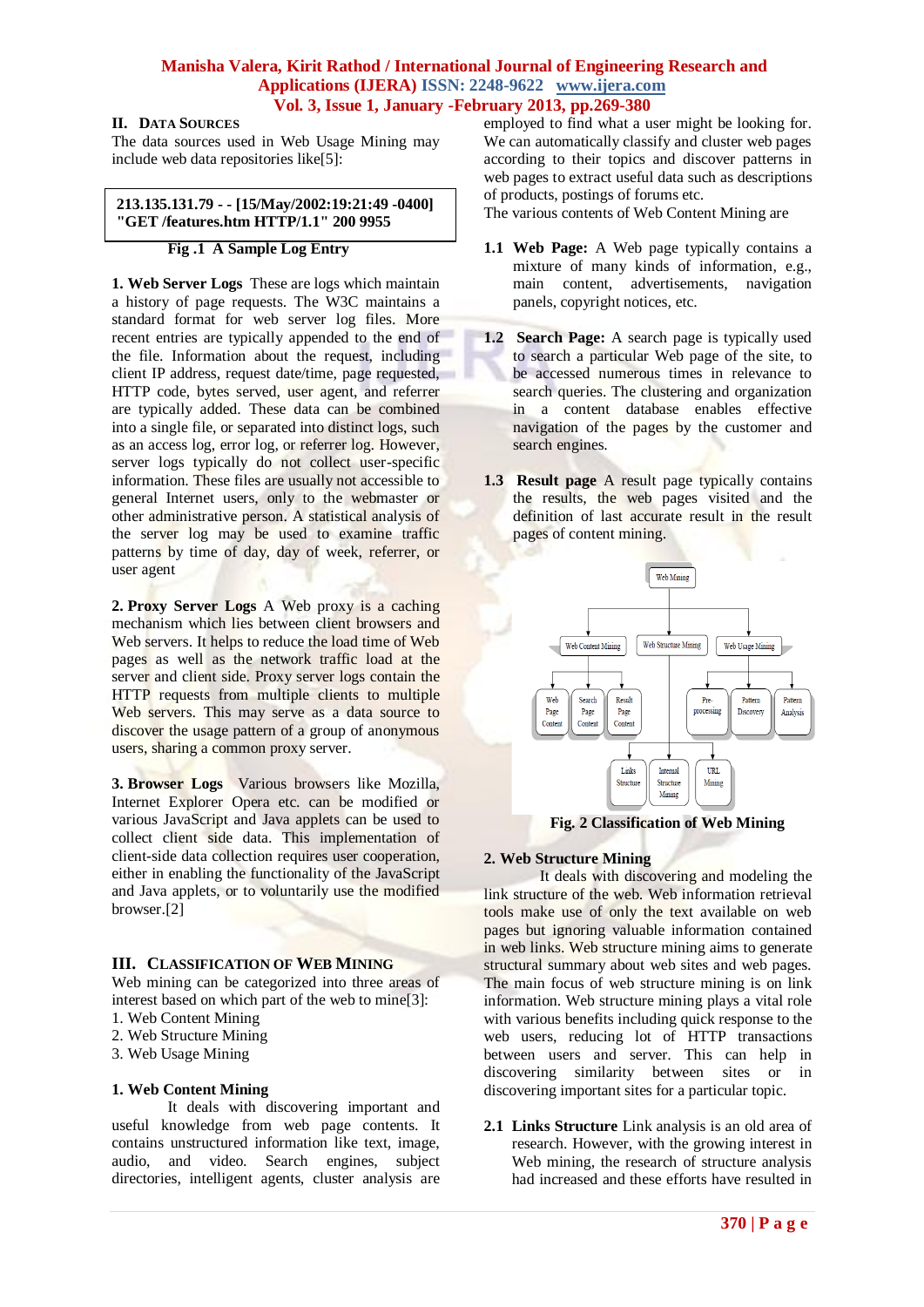a newly emerging research area called Link Mining. It consists Link-based Classification, Link-based Cluster Analysis, Link Type, Link Strength and Link Cardinality.

- **2.2 Internal Structure Mining** It can provide information about page ranking or authoritativeness and enhance search results through filtering i.e., tries to discover the model underlying the link structures of the web. This model is used to analyze the similarity and relationship between different web sites.
- **2.3 URL Mining** It gives a hyperlink which is a structural unit that connects a web page to different location, either within the same web page (intra\_document hyperlink) or to a different web page (inter\_document) hyperlink.

#### **3. Web Usage Mining**

It is the application of data mining techniques to discover interesting usage patterns from Web data, in order to understand and better serve the needs of Web-based applications. Usage data captures the identity or origin of Web users along with their browsing behavior at a Web site. Web usage mining itself can be classified further depending on the kind of usage data considered. There are three main tasks for performing Web Usage Mining or Web Usage Analysis.



**Fig.3 Process Of Web Usage Mining**

Five major steps followed in web usage mining are:

- **3.1 Data collection** Web log files, which keeps track of visits of all the visitors
- **3.2 Data Integration** Integrate multiple log files into a single file
- **3.3 Data preprocessing** Cleaning and structuring data to prepare for pattern extraction
- **3.4 Pattern extraction** Extracting interesting patterns
- **3.5 Pattern analysis and visualization** Analyze the extracted pattern
- **3.6 Pattern applications** Apply the pattern in real world problems

#### **IV. WEB USAGE MINING PROCESS**

The main processes in Web Usage Mining are:

**1. Preprocessing** Data preprocessing describes any type of processing performed on raw data to prepare it for another processing procedure. Commonly used as a preliminary data mining practice, data preprocessing transforms the data into a format that will be more easily and effectively processed for the purpose of the user.

**2. Pattern Discovery** Web Usage mining can be used to uncover patterns in server logs but is often carried out only on samples of data. The mining process will be ineffective if the samples are not a good representation of the larger body of data. The following are the pattern discovery methods.

- 1. Statistical Analysis
- 2. Association Rules
- 3. Clustering
- 4. Classification
- 5. Sequential Patterns

**3. Pattern Analysis** This is the final step in the Web Usage Mining process. After the preprocessing and pattern discovery, the obtained usage patterns are analyzed to filter uninteresting information and extract the useful information. The methods like SQL (Structured Query Language) processing and OLAP (Online Analytical Processing) can be used.

#### **V. DATA PREPROCESSING**

It is important to understand that the quality data is a key issue when we are going to mining from it. Nearly 80% of mining efforts often spend to improve the quality of data[8]. The data which is obtained from the logs may be incomplete, noisy and inconsistent. The attributes that we can look for in quality data includes accuracy, completeness, consistency, timeliness, believability,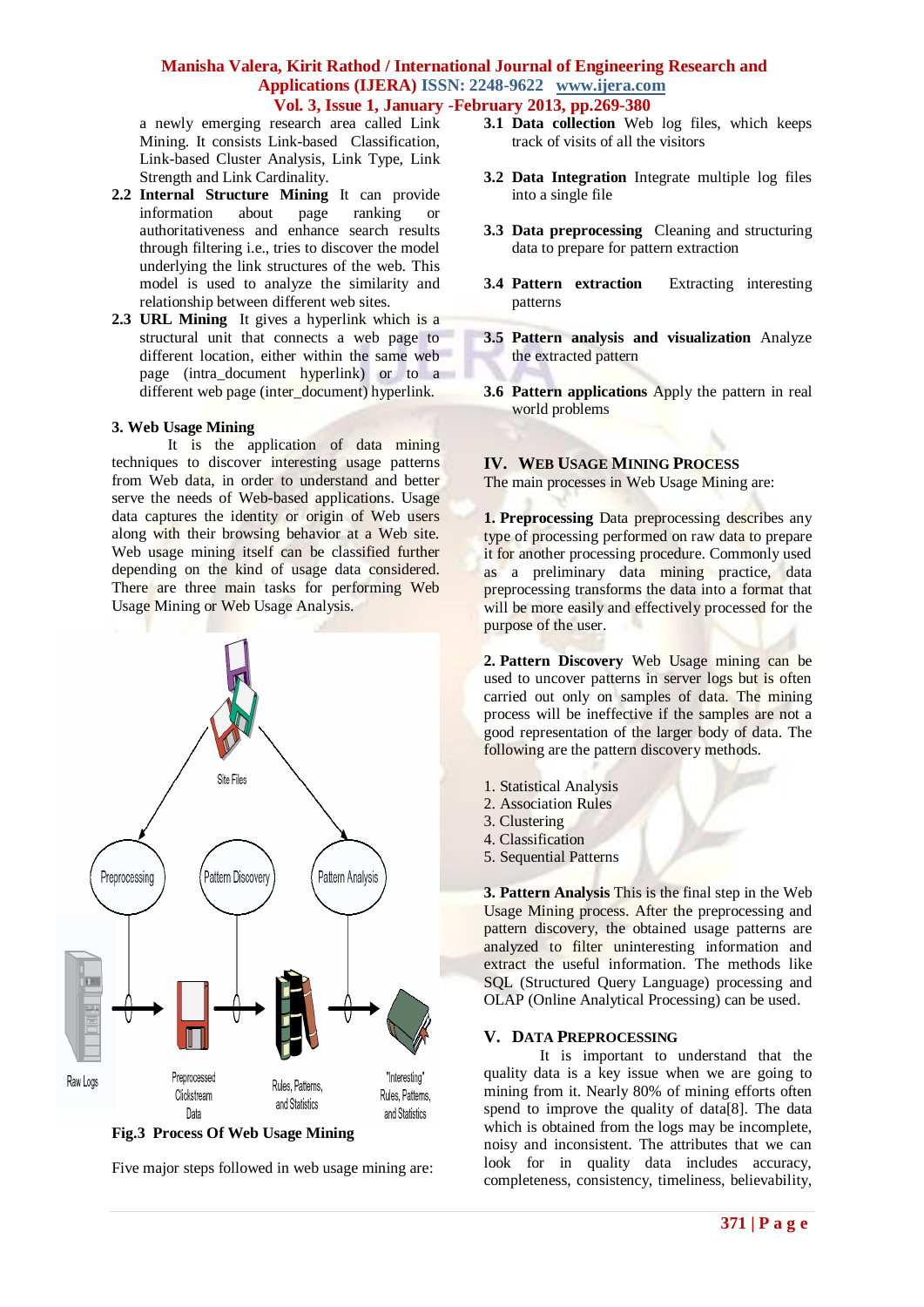interpretability and accessibility. There is a need to preprocess data to make it have the above mentioned attributes and to make it easier to mine for knowledge.

There are four steps in preprocessing of log data: data cleaning, user identification, session identification, path completion.

### **1. Data cleaning**

The process of data cleaning is removal of outliers or irrelevant data. The Web Log file is in text format then it is required to convert the file in database format and then clean the file. First, all the fields which are not required are removed and finally we will have the fields like date, time, client ip, URL access, Referrer and Browser used/ Access log files consist of large amounts of HTTP server information. Analyzing, this information is very slow and inefficient without an initial cleaning task. Every time a web browser downloads a HTML document on the internet the images are also downloaded and stored in the log file. This is because though a user does not explicitly request graphics that are on a web page, they are automatically downloaded due to HTML tags. The process of data cleaning is to remove irrelevant data. All log entries with file name suffixes such as gif. JPEG, jpeg, GIF, jpg, JPG can be eliminated since they are irrelevant [4].Web robot (WR) (also called spider or bot) is a software tool that periodically a web site to extract its content[6]. Web robot automatically follows all the hyper links from web pages. Search engines such as Google periodically use WRs to gather all the pages from a web site in order to update their search indexes. Eliminating WR generated log entries simplifies the mining task[8]. To identify web robot requests the data cleaning module removes the records containing "Robots.txt" in the requested resource name (URL). The HTTP status code is then considered in the next process of cleaning by examining the status field of every record in the web access log, the records with status code over 299 or under 200 are removed because the records with status code between 200 and 299, gives successful response[7].

#### **2. User Identification**

This step identify individual user by using their IP address. If new IP address, there is new user. If IP address is same but browser version or operating system is different then it represents different user. User identification an important issue is how exactly the users have to be distinguished. It depends mainly on the task for the mining process is executed. In certain cases the users are identified only with their IP addresses .

# **Problem at time of User Identification**

User's identification is, to identify who access Web site and which pages are accessed. If users have login of their information, it is easy to identify them. In fact, there are lots of user do not register their information. What"s more, there are great numbers of users access Web sites through, agent, several users use the same computer, firewall's existence, one user use different browsers, and so forth. All of problems make this task greatly complicated and very difficult, to identify every unique user accurately. We may use cookies to track users" behaviors. But considering personage privacy, many users do not use cookies, so it is necessary to find other methods to solve this problem. For users who use the same computer or use the same agent, how to identify them?

As presented in [10], it uses heuristic method to solve the problem, which is to test if a page is requested that is not directly reachable by a hyperlink from any of the pages visited by the user, the heuristic assumes that there is another user with the same computer or with the same IP address. Ref. [9] presents a method called navigation patterns to identify users automatically. But all of them are not accurate because' they only consider a few aspects that influence the process of users identification.

The success of the web site cannot be measured only by hits and page views. Unfortunately, web site designers and web log analyzers do not usually cooperate. This causes problems such as identification unique user's. construction discrete user's sessions and collection essential web pages for analysis. The result of this is that many web log mining tools have been developed and widely exploited to solve these problems.

#### **3. Session Identification**

To group the activities of a single user from the web log files is called a session. As long as user is connected to the website, it is called the session of that particular user. Most of the time, 30 minutes time-out was taken as a default session time-out. A session is a set of page references from one source site during one logical period. Historically a session would be identified by a user logging into a computer, performing work and then logging off. The login and logoff represent the logical start and end of the session.

#### **4. Path completion**

Path completion step is carried out to identify missing pages due to cache and "Back". Path Set is the incomplete accessed pages in a user session. It is extracted from every user session set. Path Combination and Completion: Path Set (PS) is access path of every USID identified from USS. It is defined as:

PS = {USID,(URI1,Date1, RLength1),… (URIk, Datek,

RLengthk)}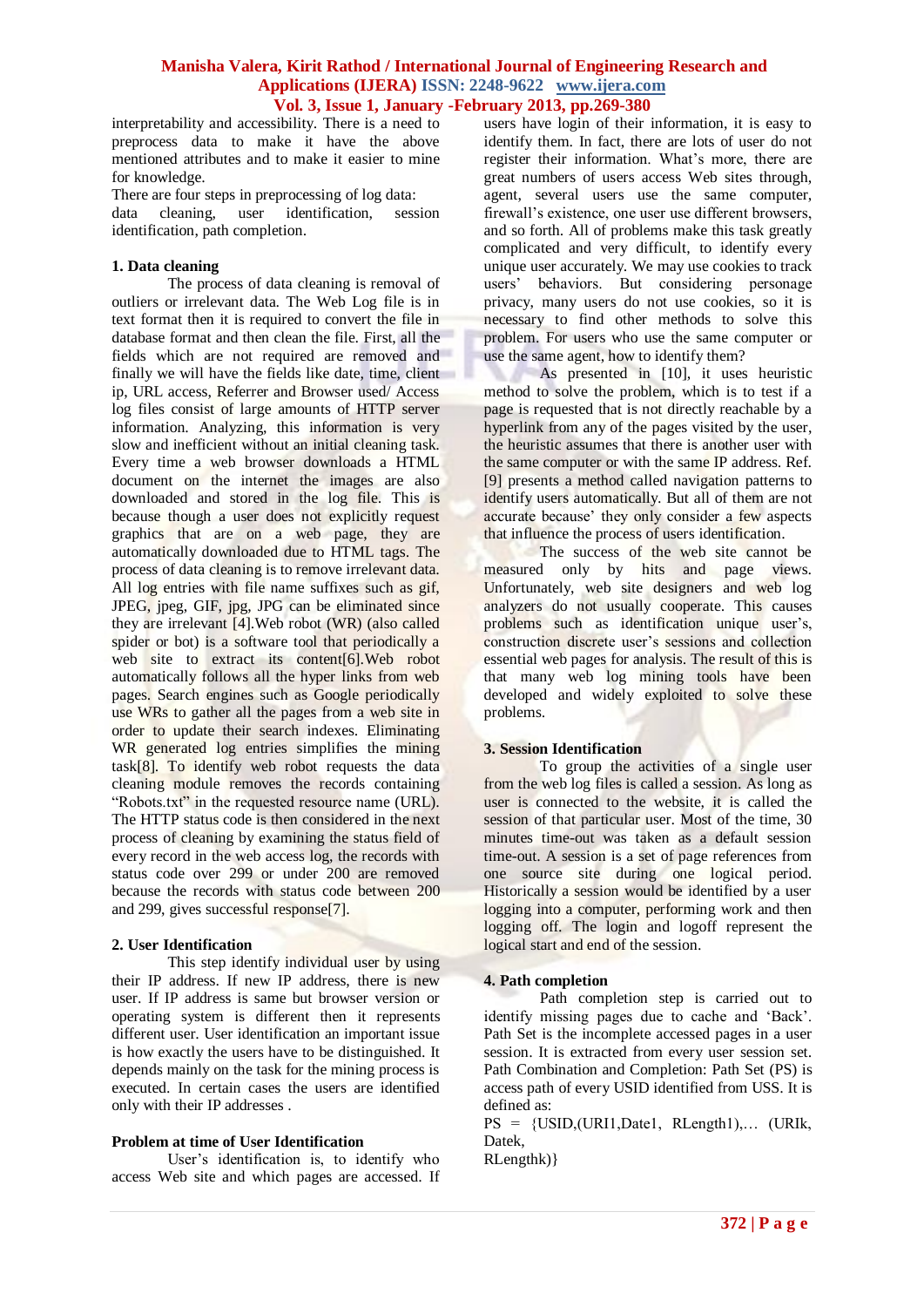where, Rlength is computed for every record in data cleaning stage.[6] After identifying path for each USID path combination is done if two consecutive pages are same. In the user session if any of the URL specified in the Referrer URL is not equal to the URL in the previous record then that URL in the Referrer Url field of current record is inserted into this session and thus path completion is obtained. The next step is to determine the reference length of new appended pages during path completion and modify the reference length of adjacent ones. Since the assumed pages are normally considered as auxiliary pages the length is determined by the average reference length of auxiliary pages. The reference length of adjacent pages is also adjusted.

### **VI. PATTERN DISCOVERY**

Pattern discovery draws upon methods and algorithms developed from several fields such as statistics, data mining, machine learning and pattern recognition. Various data mining techniques have been investigated for mining web usage logs. They are statistical analysis, association rule mining, clustering, classification and sequential pattern mining.

### **1. Statistical Analysis**

Statistical techniques are the most common method to extract knowledge about visitors to a Web site. By analyzing the session file, one can perform different kinds of descriptive statistical analyses (frequency, mean, median, etc.) on variables such as page views, viewing time and length of a navigational path. Many Web traffic analysis tools produce a periodic report containing statistical information such as the most frequently accessed pages, average view time of a page or average length of a path through a site.

| <b>Statistics</b>                               | <b>Detailed Information</b>                                                                                                                               |  |  |  |  |  |
|-------------------------------------------------|-----------------------------------------------------------------------------------------------------------------------------------------------------------|--|--|--|--|--|
| <b>Website Activity Statistics</b>              | Total number of visits<br>Mean number of hits<br>Successful/failed/redirected/ hits<br>Average view time<br>Average length of a<br>path<br>through a site |  |  |  |  |  |
| Troubleshooting/Diagnostic<br><b>Statistics</b> | Server errors<br>Page not found errors                                                                                                                    |  |  |  |  |  |
| <b>Server Statistics</b>                        | Top pages visited<br>Top entry/exit pages                                                                                                                 |  |  |  |  |  |

#### **Table 1: Important Statistical Information Discovered From Web Logs**

This report may include limited low-level error analysis such as detecting unauthorized entry points or finding the most common invalid URI. Despite lacking in the depth of its analysis, this type of knowledge can be potentially useful for improving the system performance, enhancing the security of the system, facilitating the site modification task, and providing support for marketing decisions. Statistical techniques are the most commonly used methods for extracting knowledge from web logs. The useful statistical information discovered from web logs is listed in Table1. Many web traffic analysis tools, such as Web Trends and Web Miner, are available for generating web usage statistics.

#### **2. Path Analysis**

There are many different types of graphs that can be formed for performing path analysis. Graph may be representing the physical layout of a Web site, with Web pages as nodes and hypertext links between pages as directed edges. Graphs may be formed based on the types of Web pages with edges representing similarity between pages, or creating edges that give the number of users that go from one page to another. Path analysis could be used to determine most frequently visited paths in a Web site. Other examples of information that

can be discovered through path analysis are: 80% of clients left the site after four or less page references. This example indicates that many users don't browse more than four pages into the site, it can be concluded that important information is contained within four pages of the common site entry points.

#### **3. Association Rules**

For web usage mining, association rules can be used to find correlations between web pages (or products in an e-commerce website) accessed together during a server session. Such rules indicate the possible relationship between pages that are often viewed together even if they are not directly connected, and can reveal associations between groups of users with specific interests. Apart from being exploited for business applications, the associations can also be used for web associations can also be used for recommendation, personalization or improving the system"s performance through predicting and prefetching of web data. Discovery of such rules for organizations engaged in electronic commerce can help in the development of effective marketing strategies. But, in addition, association rules discovered from WWW access logs can

give an indication of how to best organize the organization's Web space. For example,

- if one discovers that 80% of the clients<br>accessing /computer/products/printer.html /computer/products/printer.html and /computer/products/scanner.html also accessed,
- but only 30% of those who accessed /computer/products also accessed computer/products/scanner.html, then it is likely that some information in printer.html leads clients to access scanner.html.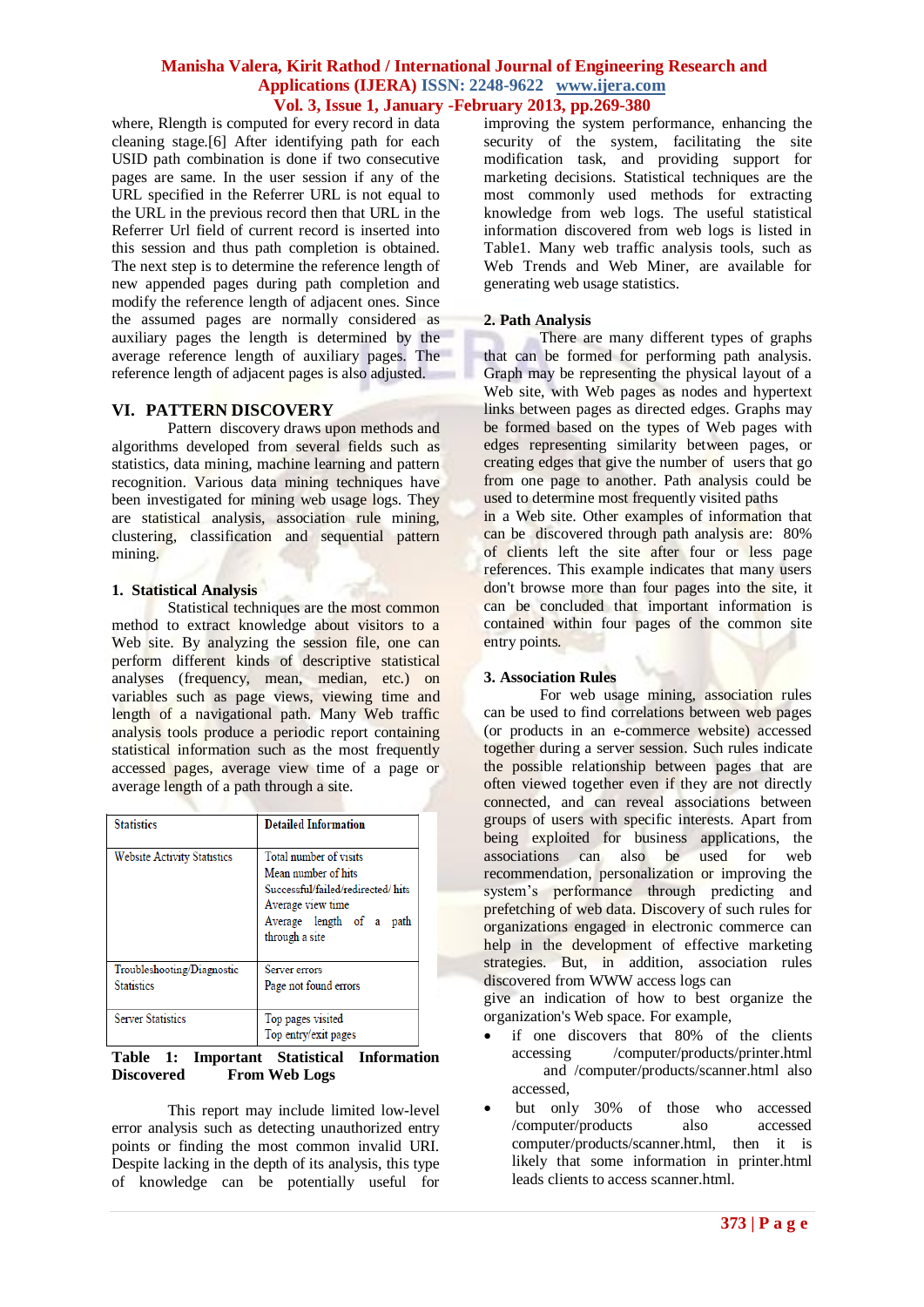This correlation might suggest that this information should be moved to a higher level to increase access to scanner.html. This also helps in making business strategy that people who want to buy printer; they are also interested in buying scanner. So vendors can offer some discount on buying combo pack of printer and scanner. Or they can offer discount on one item for the purchase of both or they can apply buy one, get one free strategy.

Since usually such transaction databases contain extremely large amounts of data, current association rule discovery techniques try to prune the search space according to support for items under consideration. Support is a measure based on the number of occurrences of user transactions within transaction logs. Discovery of such rules for organizations engaged in electronic commerce can help in the development of effective marketing strategies.

#### **4. Sequential Patterns**

The problem of discovering sequential patterns is to find inter-transaction patterns such that the presence of a set of items is followed by another item in the time-stamp ordered transaction set. In Web server transaction logs, a visit by a client is recorded over a period of time. The time stamp associated with a transaction in this case will be a time interval which is determined and attached to the transaction during the data cleaning or transaction identification processes. The discovery of sequential patterns in Web server access logs allows Web-based organizations to predict user visit patterns and helps in targeting advertising aimed at groups of users based on these patterns. By analyzing this information, the Web mining system can determine temporal relationships among data items such as the following:

- 30% of clients who visited /company/products/, had done a search in Yahoo, within the past week on keyword data mining; or
- 60% of clients who placed an online order in /computer/products/webminer.html, also placed an online order in /computer/products/iis.html within 10 days.

From these relationships, vendors can develop strategies and expand business.

#### **5. Clustering and Classification**

In Web mining, classification techniques allow one to develop a profile for clients who access particular server files based on demographic information available on those clients, or based on their access patterns. For example classification on WWW access logs may lead to the discovery of relationships such as the following:

 clients from state or government agencies who visit the site tend to be interested in the page /company/lic.html or

 60% of clients, who placed an online order in/company/products /product2, were in the 35- 45 age group and lived in Chandigarh.

Clustering analysis allows one to group together clients or data items that have similar characteristics. Clustering of client information or data items on Web transaction logs, can facilitate the development and execution of future marketing strategies, both online and off-line, such as automated return mail to clients fallingwithin a certain cluster, or dynamically changing a particular site for a client, on a return visit, based on past classification of that client. For web usage mining, clustering techniques are mainly used to discover two kinds of useful clusters, namely user clusters and page clusters. User clustering attempts to find groups of users with similar browsing preference and habit, whereas web page clustering aims to discover groups of pages that seem to be conceptually related according to the users' perception. Such knowledge is useful for performing market segmentation in ecommerce and web personalization applications.

# **VII. SEQUENTIAL PATTERN MINING**

The concept of sequence Data Mining was first introduced by Rakesh Agrawal and Ramakrishnan Srikant in the year 1995. The problem was first introduced in the context of market analysis. It aimed to retrieve frequent patterns in the sequences of products purchased by customers through time ordered transactions. Later on its application was extended to complex applications like telecommunication, network detection, DNA research, etc. Several algorithms were proposed. The very first was Apriori algorithm, which was put forward by the founders themselves. Later more scalable algorithms for complex applications were developed. E.g. GSP, Spade, PrefixSpan etc. The area underwent considerable advancements since its introduction in a short span.

# **1. Basic Concepts of Sequential Pattern Mining**

1. Let  $I = \{x1, \ldots, xn\}$  be a set of items, each possibly being associated with a set of attributes, such as value, price, profit, calling distance, period, etc. The value on attribute A of item x is denoted by x.A. An itemset is a non-empty subset of items, and an itemset with k items is called a k-itemset.

2. A sequence  $\alpha = \langle X1... X1 \rangle$  is an ordered list of item sets. An itemset Xi ( $1 \le i \le l$ ) in a sequence is called a transaction, a term originated from analyzing customers" shopping sequences in a transaction database. A transaction Xi may have a special attribute, time-stamp, denoted by Xi.time,which registers the time when the transaction was executed. For a sequence  $\alpha = \langle X1 \rangle$ ... Xl>, we assume Xi.time < Xi.time for  $1 \le i \le j \le 1$ .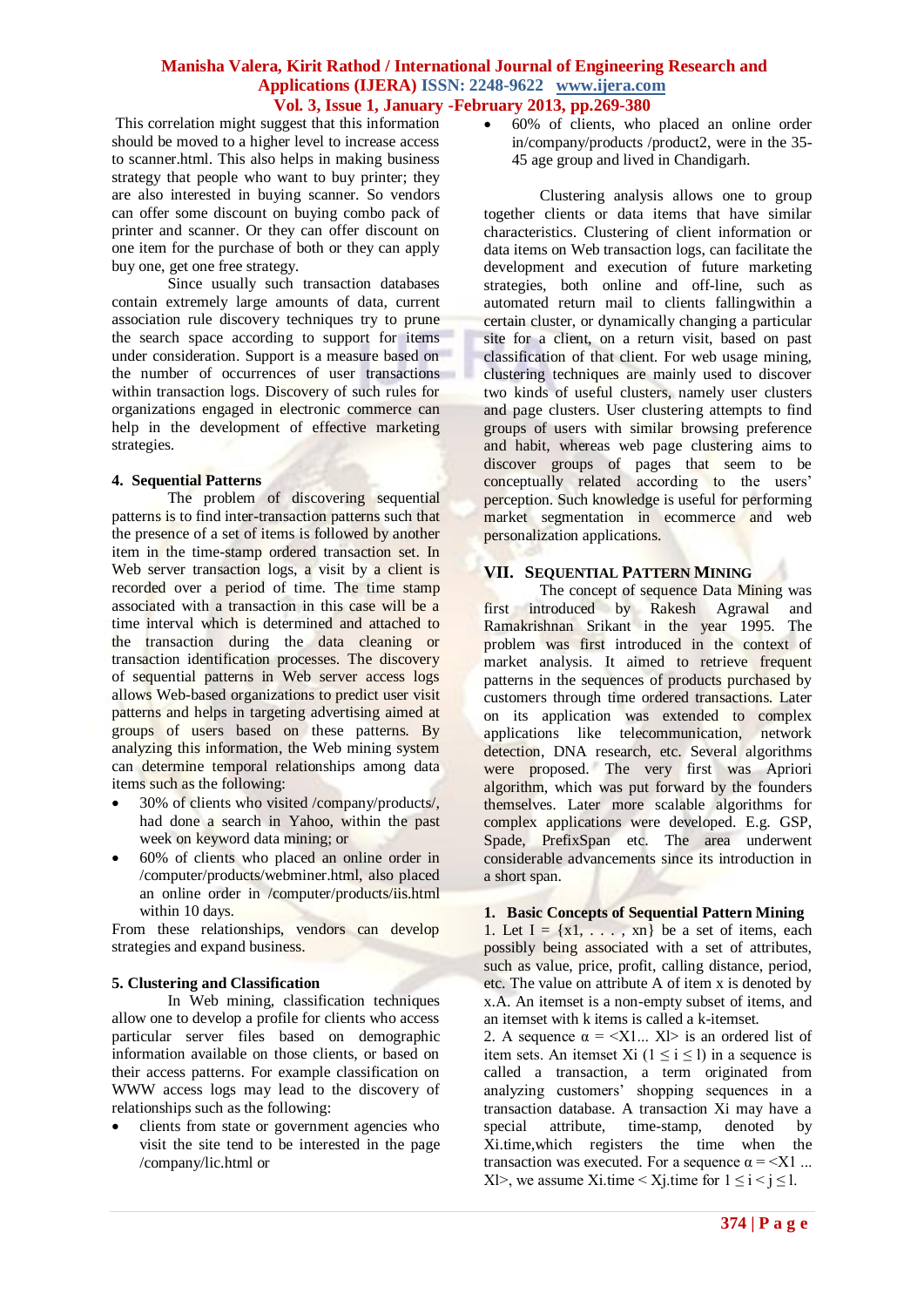3 The number of transactions in a sequence is called the length of the sequence. A sequence with length l is called an l-sequence. For an l-sequence α,we have len( $\alpha$ )= l. Furthermore, the i-th itemset is denoted by α[i]. An itemcan occur at most once in an itemset, but can occurmultiple times in various itemsets in a sequence.

4. A sequence  $\alpha = \langle X1 \rangle$ .  $\langle Xn \rangle$  is called a subsequence of another sequence  $\beta = \langle Y1 \dots Ym \rangle$ (n  $\leq$  m), and  $\beta$  a super-sequence of  $\alpha$ , if there exist integers  $1 \le i1 < ... < in \le m$  such that X1 Yi1. . . . , Xn Yin.

5. A sequence database SDB is a set of 2-tuples (sid, α), where sid is a sequence-id and α a sequence. A tuple (sid,  $α$ ) in a sequence database SDB is said to contain a sequence γ if γ is a subsequence of  $\alpha$ . The number of tuples in a sequence database SDB containing sequence  $\gamma$  is called the support of  $\gamma$ , denoted by sup  $(y)$ . Given a positive integer min sup as the support threshold, a sequence  $\gamma$  is a sequential pattern in sequence database SDB if sup  $(y) \ge$  min sup. The sequential pattern mining

problem is to find the complete set of sequential patterns with respect to a given sequence database SDB and a support threshold min\_sup.

# **VIII. CLASSIFICATION OF SEQUENTIAL PATTERN MINING ALGORITHM**

In general, there are two main research issues in sequential pattern mining.

1. The first is to improve the efficiency in sequential pattern mining process while the other one is to

2. Extend the mining of sequential pattern to other time-related patterns.

### **A. Improve the Efficiency by Designing Novel Algorithms**

According to previous research done in the field of sequential pattern mining, Sequential Pattern Mining Algorithms mainly differ in two ways [14]:

(1) The way in which candidate sequences are generated and stored. The main goal here is to minimize the number of candidate sequences generated so as to minimize I/O cost.

(2) The way in which support is counted and how candidate sequences are tested for frequency. The key strategy here is to eliminate any database or data structure that has to be maintained all the time for support of counting purposes only.

Based on these criteria's sequential pattern mining can be divided broadly into two parts:

- Apriori Based
- Pattern Growth Based

#### **1. Apriori-Based Algorithms**

The Apriori [Agrawal and Srikant 1994] and AprioriAll [Agrawal and Srikant 1995] set the basis for a breed of algorithms that depend largely on the apriori property and use the Apriori-generate join procedure to generate candidate sequences. The apriori property states that "All nonempty subsets of a frequent itemset must also be Frequent". It is also described as antimonotonic (or downward-closed), in that if a sequence cannot pass the minimum support test, its entire super sequences will also fail the test.

Key features of Apriori-based algorithm are: [12]

**(1) Breadth-first search:** Apriori-based algorithms are

described as breath-first (level-wise) search algorithms

because they construct all the k-sequences, in kth iteration of the algorithm, as they traverse the search space.

**(2) Generate-and-test:** This feature is used by the very early algorithms in sequential pattern mining. Algorithms that depend on this feature only display an inefficient pruning method and generate an explosive number of candidate sequences and then test each one by one for satisfying some user specified constraints, consuming a lot of memory in the early stages of mining.

#### **(3) Multiple scans of the database:** This feature entails

scanning the original database to ascertain whether a long list of generated candidate sequences is frequent or not. It is a very undesirable characteristic of most apriori-based

algorithms and requires a lot of processing time and I/O cost.



#### **Fig.4 Classification of Apriori-Based Algorithms**

**i. GSP:** The GSP algorithm described by Agrawal and Shrikant [12] makes multiple passes over the data. This algorithm is not a main-memory algorithm. If the candidates do not fit in memory, the algorithm generates only as many candidates as will fit in memory and the data is scanned to count the support of these candidates. Frequent sequences resulting from these candidates are written to disk, while those candidates without minimum support are deleted. This procedure is repeated until all the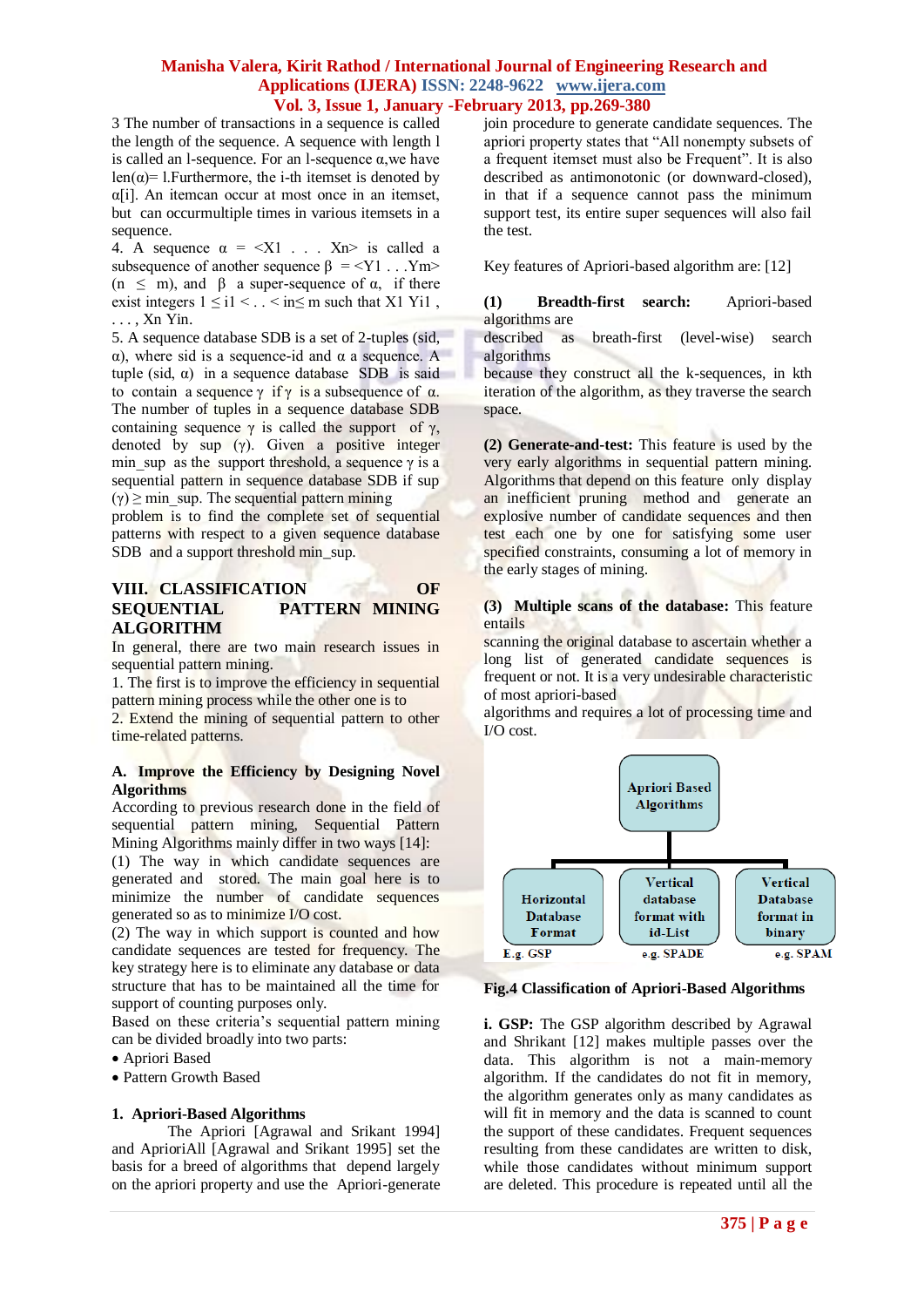Seq. ID

 $\overline{2}$ 

×

× ÷

 $\sim$ 

candidates have been counted. As shown in Fig 2, first GSP algorithm finds all the length-1 candidates (using one database scan) and orders them with respect to their support ignoring ones for which support < min\_sup. Then for each level (i.e., sequences of length-k), the algorithm scans database to collect support count for each candidate sequence and generates candidate length  $(k+1)$  sequences from length-k frequent sequences using Apriori. This is repeated until no frequent sequence or no candidate can be found.



**Fig.7 Candidates, Candidate generation and Sequential Patterns in GSP**

**ii. SPIRIT:** The Novel idea of the SPIRIT algorithm is to use regular expressions as flexible constraint specification tool [12]. It involves a generic userspecified regular expression constraint on the mined patterns, thus enabling considerably versatile and powerful restrictions. In order to push the constraining inside the mining process, in practice the algorithm uses an appropriately relaxed, that is less restrictive, version of the constraint. There exist several versions of the algorithm, differing in the degree to which the constraints are enforced to prune the search space of pattern during computation. Choice of regular expressions (REs) as a constraint specification tool is motivated by two important factors. First, REs provide a simple, natural syntax for the succinct specification of families of sequential patterns. Second, REs possess sufficient expressive power for specifying a wide range of interesting, non-trivial pattern constraints.

**iii. SPADE:** Besides the horizontal formatting method (GSP), the sequence database can be transformed into a vertical format consisting of items' id-lists. The id-list of an item as shown in fig 3, is a list of (sequence-id, timestamp) pairs indicating the occurring timestamps of the item in that sequence. Searching in the lattice formed by idlist intersections, the SPADE (Sequential Pattern Discovery using Equivalence classes) algorithm presented by M.J.Jaki [12] completes the mining in three passes of database scanning. Nevertheless, additional computation time is required to transform a database of horizontal layout to vertical format, which also requires additional storage space several times larger than that of the original sequence database.



 **Fig. 3 Working of SPADE algorithm**

**iv. SPAM:** SPAM integrates the ideas of GSP, SPADE, and FreeSpan. The entire algorithm with its data structures fits in main memory, and is claimed to be the first strategy for mining sequential patterns to traverse the lexicographical sequence tree in depth-first fashion. SPAM traverses the sequence tree in depth-first search manner and checks the support of each sequence-extended or item setextended child against min\_sup recursively for efficient support-counting SPAM uses a vertical bitmap data structure representation of the database as shown in fig 4,which is similar to the id list in SPADE. SPAM is similar to SPADE, but it uses bitwise operations rather than regular and temporal joins. When SPAM was compared to SPADE, it was found to outperform SPADE by a factor of 2.5, while SPADE is 5 to 20 times more space-efficient than SPAM, making the choice between the two a matter of a space-time trade-off.

|                          |     |                               | <b>CID</b> | <b>TID</b> | {a} | {b} | {c} | {d} |
|--------------------------|-----|-------------------------------|------------|------------|-----|-----|-----|-----|
|                          |     |                               |            |            |     |     | 0   |     |
| <b>CID</b>               | TID | <b>Itemset</b>                |            | 3          | 0   |     |     |     |
|                          |     | {a, b, d}                     |            | 6          | 0   |     |     |     |
|                          | 3   | ${b, c, d}$                   |            |            | 0   |     | 0   |     |
|                          | 6   | ${b, c, d}$                   | 2          | າ          | 0   |     | 0   |     |
| 2                        | 2   | ${b}$                         | ำ          |            |     |     |     |     |
| $\overline{\phantom{a}}$ | 4   | <b>a</b> , b, c}              |            |            | 0   |     | O   |     |
| 3                        | 5   | {a, b}                        |            |            | 0   |     | O   |     |
| з                        |     | ${b, c, d}$                   | 3          | 5          |     |     | 0   |     |
|                          |     | Dataset Sorted by CID and TID | 3          |            | 0   |     |     |     |
|                          |     |                               |            |            | 0   |     | 0   |     |

**Fig.8 Transformation of Sequence database to Vertical binary format**

#### **2. Pattern-Growth Algorithms**

Soon after the apriori-based methods of the mid-1990s, the pattern growth-method emerged in the early 2000s, as a solution to the problem of generate-and-test. The key idea is to avoid the candidate generation step altogether, and to focus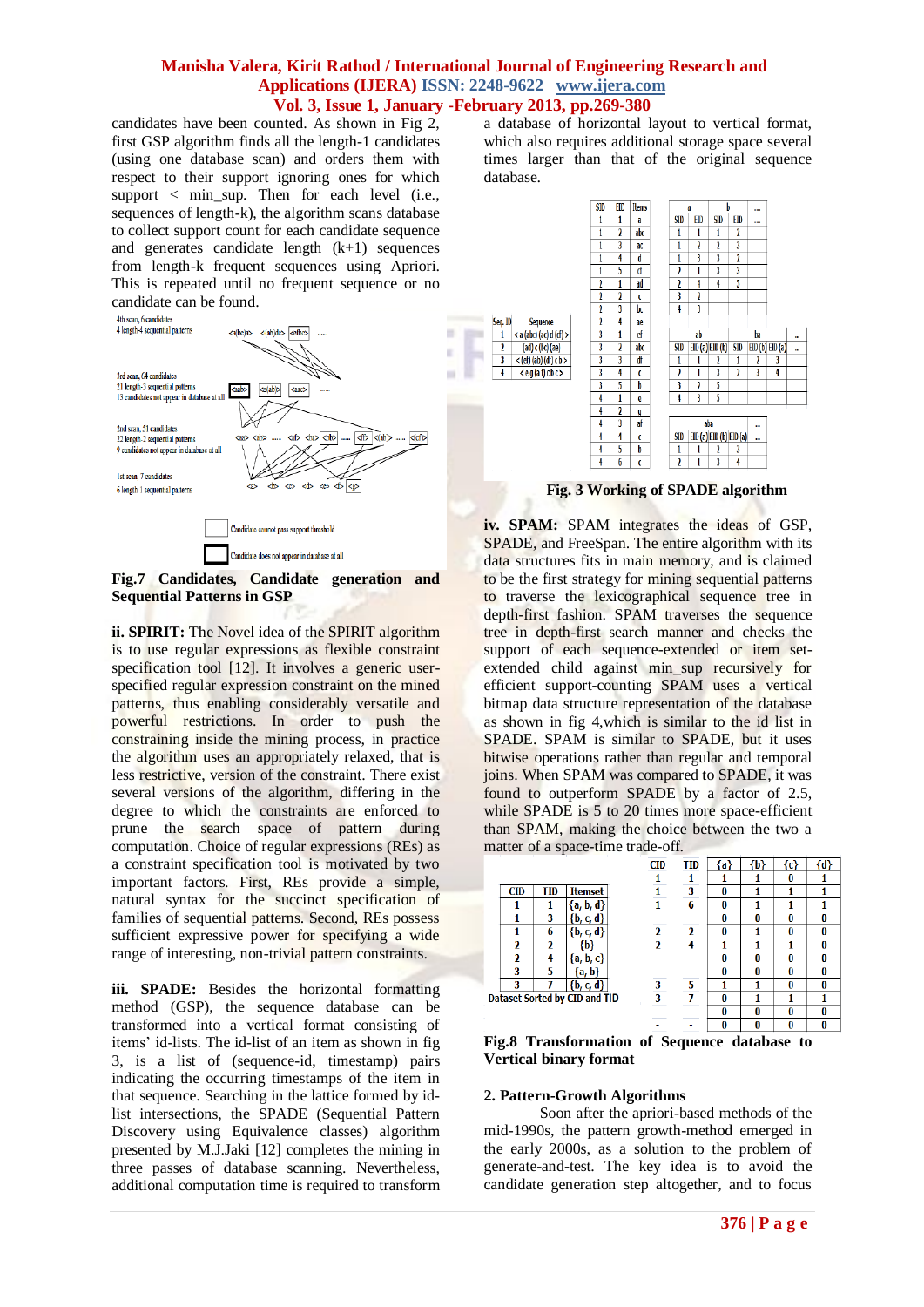the search on a restricted portion of the initial database. The search space partitioning feature plays an important role in pattern-growth. Almost every pattern-growth algorithm starts by building a representation of the database to be mined, then proposes a way to partition the search space, and generates as few candidate sequences as possible by growing on the already mined frequent sequences, and applying the apriori property as the search space is being traversed recursively looking for frequent sequences. The early algorithms started by using projected databases, for example, FreeSpan [Han et al. 2000], PrefixSpan [Pei et al. 2001], with the latter being the most influential.

Key features of pattern growth-based algorithm are:

**(1) Search space partitioning**: It allows partitioning of the generated search space of large candidate sequences for efficient memory management. There are different ways to partition the search space. Once the search space is partitioned, smaller partitions can be mined in parallel. Advanced techniques for search space partitioning include projected databases and conditional search, referred to as split-and-project techniques.

**(2)Tree projection:** Tree projection usually accompanies pattern-growth algorithms. Here, algorithms implement a physical tree data structure representation of the search space, which is then traversed breadth-first or depth-first in search of frequent sequences, and pruning is based on the apriori property.

**(3) Depth-first traversal:** That depth-first search of the search space makes a big difference in performance, and also helps in the early pruning of candidate sequences as well as mining of closed sequences [Wang and Han 2004]. The main reason for this performance is the fact that depth-first traversal utilizes far less memory, more directed search space, and thus less candidate sequence generation than breadth-first or post-order which are used by some early algorithms.

**(4)Candidate sequence pruning:** Pattern-growth algorithms try to utilize a data structure that allows them to prune candidate sequences early in the mining process. This result in early display of smaller search space and maintain a more directed and narrower search procedure.



**Fig 5: Classification of Prefix Growth based mining algorithm**

**i. FREESPAN:** FreeSpan was developed to substantially reduce the expensive candidate generation and testing of Apriori, while maintaining its basic heuristic. In general, FreeSpan uses frequent items to recursively project the sequence database into projected databases while growing subsequence fragments in each projected database. Each projection partitions the database and confines further testing to progressively smaller and more manageable units. The trade-off is a considerable amount of sequence duplication as the same sequence could appear in more than one projected database. However, the size of each projected database usually (but not necessarily) decreases rapidly with recursion.

**ii.** WAP-MINE: It is a pattern growth and tree structure-mining technique with its WAP-tree structure. Here the sequence database is scanned only twice to build the WAP-tree from frequent sequences along with their support; a —header table‖ is maintained to point at the first occurrence for each item in a frequent itemset, which is later tracked in a threaded way to mine the tree for frequent sequences, building on the suffix. The WAP-mine algorithm is reported to have better scalability than GSP and to outperform it by a margin. Although it scans the database only twice and can avoid the problem of generating explosive candidates as in apriori-based methods, WAP-mine suffers from a memory consumption problem, as it recursively reconstructs numerous intermediate WAP-trees during mining, and in particular, as the number of mined frequent patterns increases. This problem was solved by the PLWAP algorithm [Lu and Ezeife 2003], which builds on the prefix using position- coded nodes.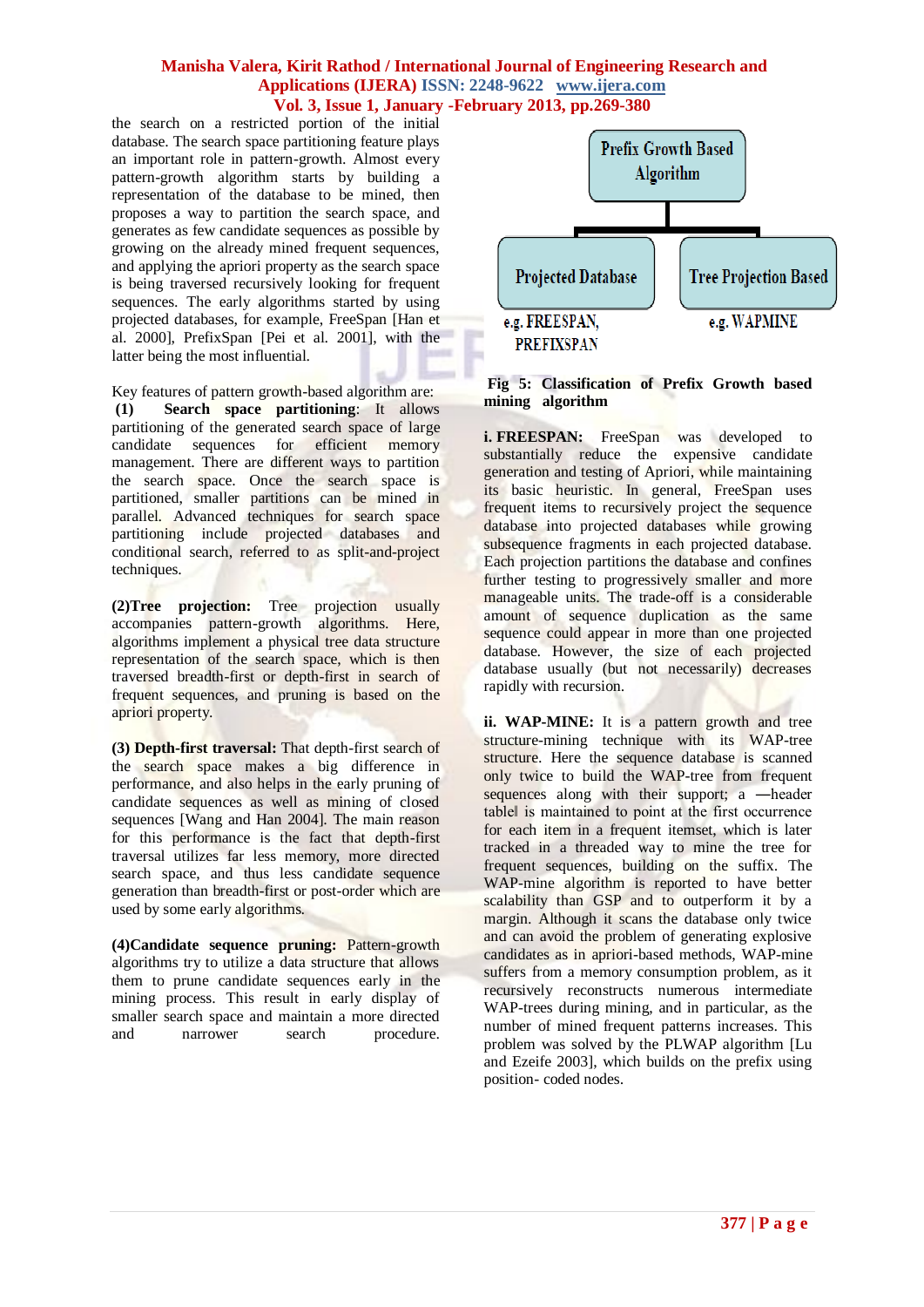

**Fig.5 Classification of Prefix Growth based mining algorithm**

**ii. PREFIXSPAN:** The **PrefixSpan** (Prefixprojected Sequential pattern mining) algorithm presented by Jian Pei, Jiawei Han and Helen Pinto representing the pattern-growth methodology, which finds the frequent items after scanning the sequence database once. The database is then projected as shown in Fig.7, according to the frequent items, into several smaller databases. Finally, the complete set of sequential patterns is found by recursively growing subsequence fragments in each projected database. Although the PrefixSpan algorithm successfully discovered patterns employing the divide-and-conquer strategy, the cost of memory space might be high due to the creation and processing of huge number of projected subdatabases.



**Fig.7 Construction of Projected Databases in PrefixSpan Algorithm**

#### **B. Extensions of Sequential Pattern Mining to Other Time-Related Patterns**

Sequential pattern mining has been intensively studied during recent years; there exists a great diversity of algorithms for sequential pattern mining. Along with that Motivated by the potential applications for the sequential patterns, numerous extensions of the initial definition have been proposed which may be related to other types of time-related patterns or to the addition of time constraints. Some extensions of those algorithms for special purposes such as multidimensional, closed, time interval, and constraint based sequential pattern mining are discussed in following section.

# **i. Multidimensional Sequential Pattern Mining**

Mining sequential patterns with single dimension means that we only consider one attribute along with time stamps in pattern discovery process, while mining sequential patterns with multiple dimensions we can consider multiple attributes at the same time. In contrast to sequential pattern mining in single dimension, mining multiple dimensional sequential patterns introduced by Helen Pinto and Jiawei Han can give us more informative and useful patterns. For example we may get a traditional sequential pattern from the supermarket database that after buying product a most people also buy product b in a defined time interval. However, using multiple dimensional sequential pattern mining we can further find different groups of people have different purchase patterns.

For example, M.E. students always buy product b after they buy product a, while this sequential rule weakens for other groups of students. Hence, we can see that multiple-dimensional sequential pattern mining can provide more accurate information for further decision support.

**ii. Discovering Constraint Based Sequential Pattern** Although efficiency of mining the complete set of sequential patterns has been improved substantially, in many cases, sequential pattern mining still faces tough challenges in both effectiveness and efficiency. On the one hand, there could be a large number of sequential patterns in a large database. A user is often interested in only a small subset of such patterns. Presenting the complete set of sequential patterns may make the mining result hard to understand and hard to use. To overcome this problem Jian Pei, Jiawei Han and Wei Wang [12] have systematically presented the problem of pushing various constraints deep into sequential pattern mining using pattern growth methods. Constraint-based mining may overcome the difficulties of effectiveness and efficiency since constraints usually represent user's interest and focus, which limits the patterns to be found to a particular subset satisfying some strong conditions. (Pei, Han, & Wang, 2007) mention seven categories of constraints: 1. Item constraint: An item constraint specifies subset of items that should or should not be present in the patterns. 2. Length constraint: A length constraint specifies the requirement on the length of the patterns, where the length can be either the number of occurrences of items or the number of transactions. 3. Super-pattern constraint: Superpatterns are ones that contain at least one of a particular set of patterns as sub-patterns. 4. Aggregate constraint: An aggregate constraint is the constraint on an aggregate of items in a pattern, where the aggregate function can be sum, avg, max,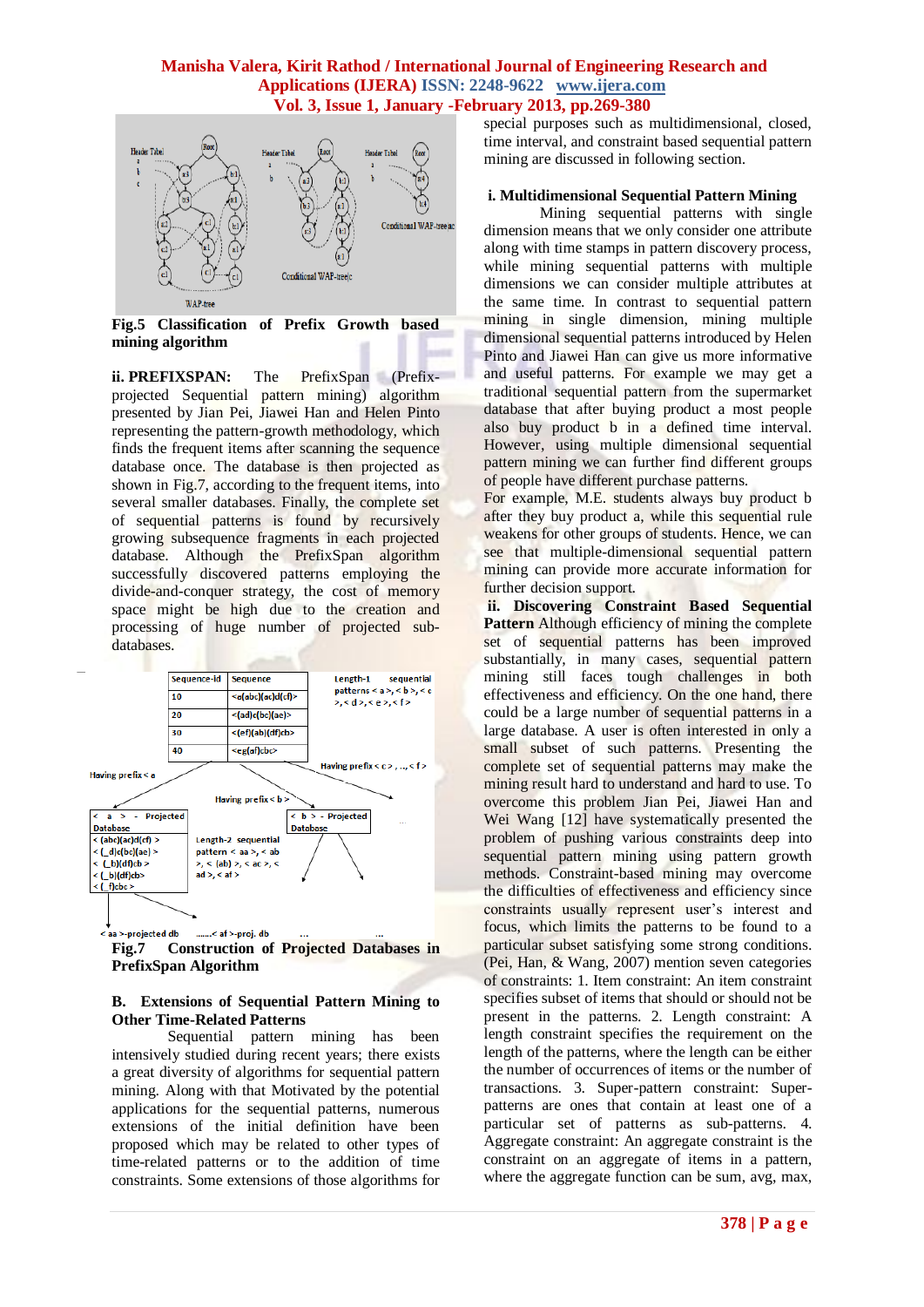min, standard deviation, etc. 5. Regular expression constraint: A regular expression constraint CRE is a constraint specified as a regular expression over the set of items using the established set of regular expression operators, such as disjunction and Kleene closure. 6. Duration constraint: A duration constraint is defined only in sequence databases where each transaction in every sequence has a time-stamp. It requires that the sequential patterns in the sequence database must have the property such that the time-stamp difference between the first and the last transactions in a sequential pattern must be longer or shorter than a given period. 7. Gap constraint: A gap constraint set is defined only in sequence databases where each transaction in every sequence has a timestamp. It requires that the sequential patterns in the sequence database must have the property such that the timestamp difference between every two adjacent transactions must be longer or shorter than given gap. Other Constraints:

R (Recency) is specified by giving a recency minimum support (r\_minsup), which is the number of days away from the starting date of the sequence database. For example, if our sequence database is from 27/12/2007 to 31/12/2008 and if we set r minsup  $= 200$  then the recency constraint ensures that the last transaction of the discovered pattern must occur after 27/12/2007+200 days. In other words, suppose the discovered pattern is  $\langle$  (a), (bc)>, which means ―after buying item a, the customer returns to buy item b and item cl. Then, the transaction in the sequence that buys item b and item c must satisfy recency constraint. [17] M (Monetary) is specified by giving monetary minimum support (m\_minsup). It ensures that the total value of the discovered pattern must be greater than m\_minsup. Suppose the pattern is  $\lt$  (a), (bc) $\gt$ . Then we can say that a sequence satisfies this pattern with respect to the monetary constraint, if we can find an occurrence of pattern  $\langle a, (bc) \rangle$  in this data sequence whose total value must be greater than m\_minsup. C (Compactness) constraint, which means the time span between the first and the last purchase in a customer sequence, must be within a user-specified threshold. This constraint can assure that the purchasing behavior implied by a sequential pattern must occur in a reasonable period. Target-Oriented A target-oriented sequential pattern is a sequential pattern with a concerned itemset in the end of pattern. For most decision makers, when they want to make efficient marketing strategies, they usually concern the happening order of a concerned itemsets only, and thus, most sequential patterns discovered by using traditional algorithms are irrelevant and useless.

**iii. Discovering Time-interval Sequential Pattern**  Although sequential patterns can tell us what items are frequently bought together and in what order, they cannot provide information about the time span between items for further decision support. In other words, although we know which items will be bought after the preceding items, we have no idea when the next purchase will happen. Y. L. Chen, M. C. Chiang, and M. T. Kao [12] have given the solution of this problem that is to generalize the mining problem into discovering time-interval sequential patterns, which tells not only the order of items but also the time intervals between successive items. An example of time-interval sequential pattern is  $(a, I1, b, I2, c)$ , meaning that we buy item a first, then after an interval of I1 we buy item b, and finally after an interval of I2 we buy item c. Similar type of work done by C. Antunes, A. L. Oliveira, by presenting the concept of gap constraint. A gap constraint imposes a limit on the separation of two consecutive elements of an identified sequence. This type of constraints is critical for the applicability of these methods to a number of problems, especially those with long sequence.

### **iv. Closed Sequential Pattern Mining**

The sequential pattern mining algorithms developed so far have good performance in databases consisting of short frequent sequences. Unfortunately, when mining long frequent sequences, or when using very low support thresholds, the performance of such algorithms often degrades dramatically. This is not surprising: Assume the database contains only one long frequent sequence  $\langle$  (a1) (a2) . . . (a100)  $\rangle$ , it will generate 2100−1 frequent subsequence if the minimum support is 1, although all of them except the longest one are redundant because they have the same support as that of  $\lt$  (a1) (a2) . . . (a100)  $>$  . So proposed an alternative but equally powerful solution: instead of mining the complete set of frequent subsequence, we mine frequent closed subsequence only, i.e., those containing no supersequence with the same support. This mining technique will generate a significant less number of discovered sequences than the traditional methods while preserving the same expressive power since the whole set of frequent subsequences together with their supports, can be derived easily from the mining results.

# **IX. CONCLUSION**

Preprocessing involves removal of unnecessary data from log file. Log file used for debugging purpose. It has undergone various steps such as data cleaning, user identification, session identification, path completion and transaction identification. Data cleaning phase includes the removal of records of graphics, videos and the format information, the records with the failed HTTP status code and finally robots cleaning. Data preprocessing is an important steps to filter and organize appropriate information before using to